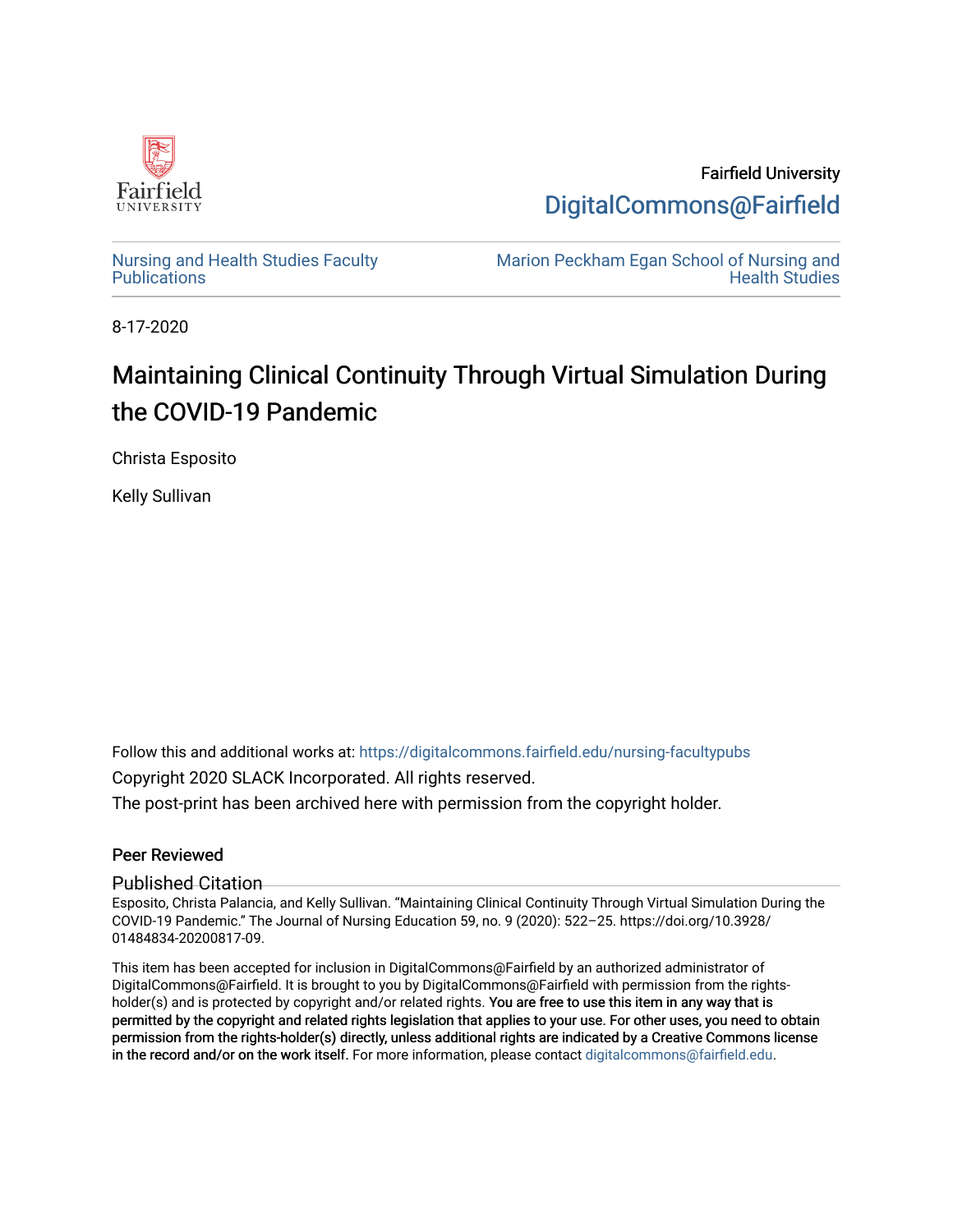**Maintaining Clinical Continuity Through Virtual Simulation During The COVID-19 Pandemic**

X

X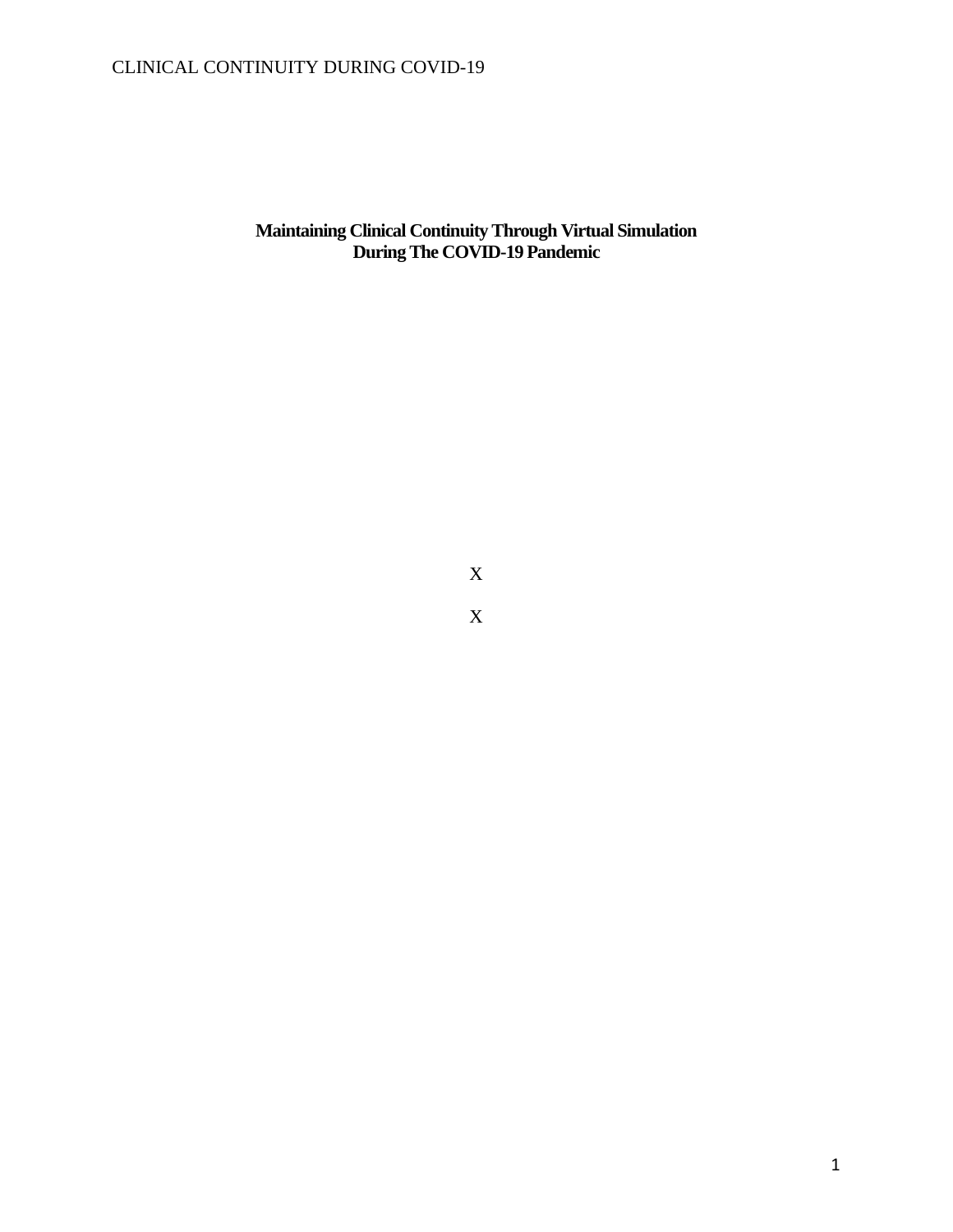### **Abstract**

### Background

Amidst the COVID-19 pandemic, university instruction was transitioned online, including an undergraduate nursing clinical course. Charged with developing and executing virtual simulations, an online clinical course was conceived.

### Methods

Simulated clinical experiences were crafted using a combination of student pre-assignments and video-conferencing facilitated by faculty. Each experience included the collective review of a case study and student-developed care plans before viewing and debriefing a series of videos. Students summarized their experience in a weekly written reflection.

### Results

Student feedback was examined through their reflections and verbal responses. The videos served as catalysts for robust discussion. Overwhelmingly positive feedback related to an interactive experience, a heightened sense of teamwork, and enhanced comprehension by sharing differing perspectives of common experiences.

### **Conclusion**

This educational innovation was successful in creating an engaging environment that facilitated student learning and a sense of togetherness during a global pandemic. The use of technology enabled the continuity of a productive teaching-learning experience.

*Keywords:* online learning, nursing education, interactive video communication, COVID-19, pandemic, technology, virtual simulation, virtual teaching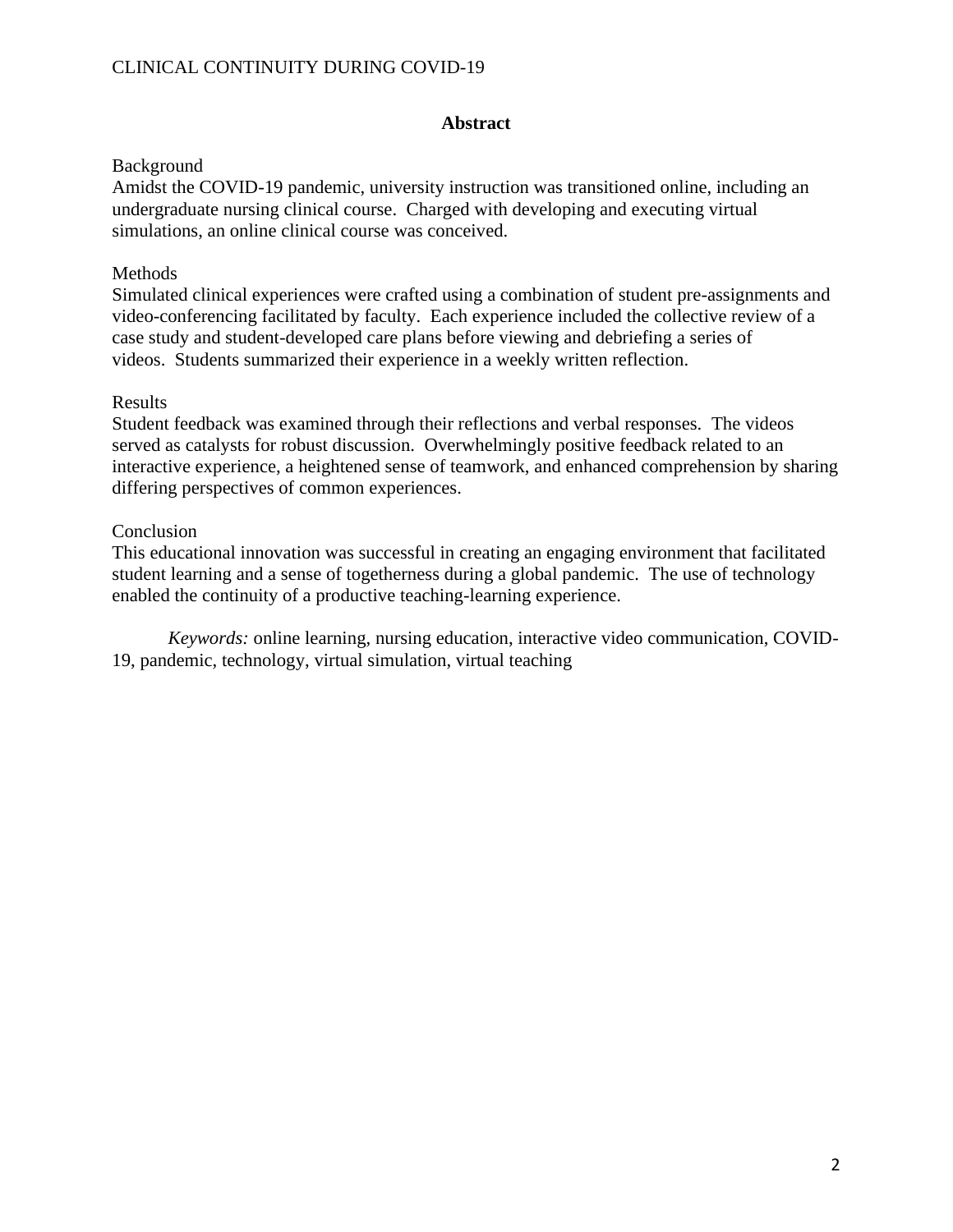#### **Maintaining Clinical Continuity Through Virtual Simulation During The COVID-19 Pandemic**

Traditionally, undergraduate nursing education has been campus-based, mainly due to the introduction of, and need for, the assessment of psychomotor nursing skills. Students have assimilated these skills with sustained experiences in clinical practica, caring for patients in various outpatient and inpatient settings. However, over the past decade, nursing education has been transforming through technology, simulation, and online learning. Student acceptance and adoption of technology has eased this transition to distance teaching and learning.

Halfway into the spring semester of 2020, the Novel Coronavirus SARS CoV-2 (COVID-19) pandemic demanded that university instruction be transitioned fully online. Charged with developing and executing an online undergraduate maternal-child nursing clinical course, a virtual teaching-learning experience was conceived. While simulation in nursing education is a proven pedagogy, virtual simulation conducted solely online is a new opportunity created out of the COVID-19 pandemic quarantine (Hayden et al., 2014). Technology, faculty collaboration, and student engagement provide the framework for this virtual clinical course. The purpose of sharing this educational innovation is to disseminate the modern methods for clinical teachinglearning and the positive outcomes of a novel pedagogy during extraordinary pandemic conditions.

### **Methods**

#### *Continuity Needs Assessment*

The first step to establishing the virtual continuity of the clinical course, was to conduct a student and faculty needs assessment (via email) to ascertain whether they had the necessary hardware, WiFi, and private space needed for virtual teaching-learning. The university provided web-based educational and video-conferencing platforms for student and faculty communication.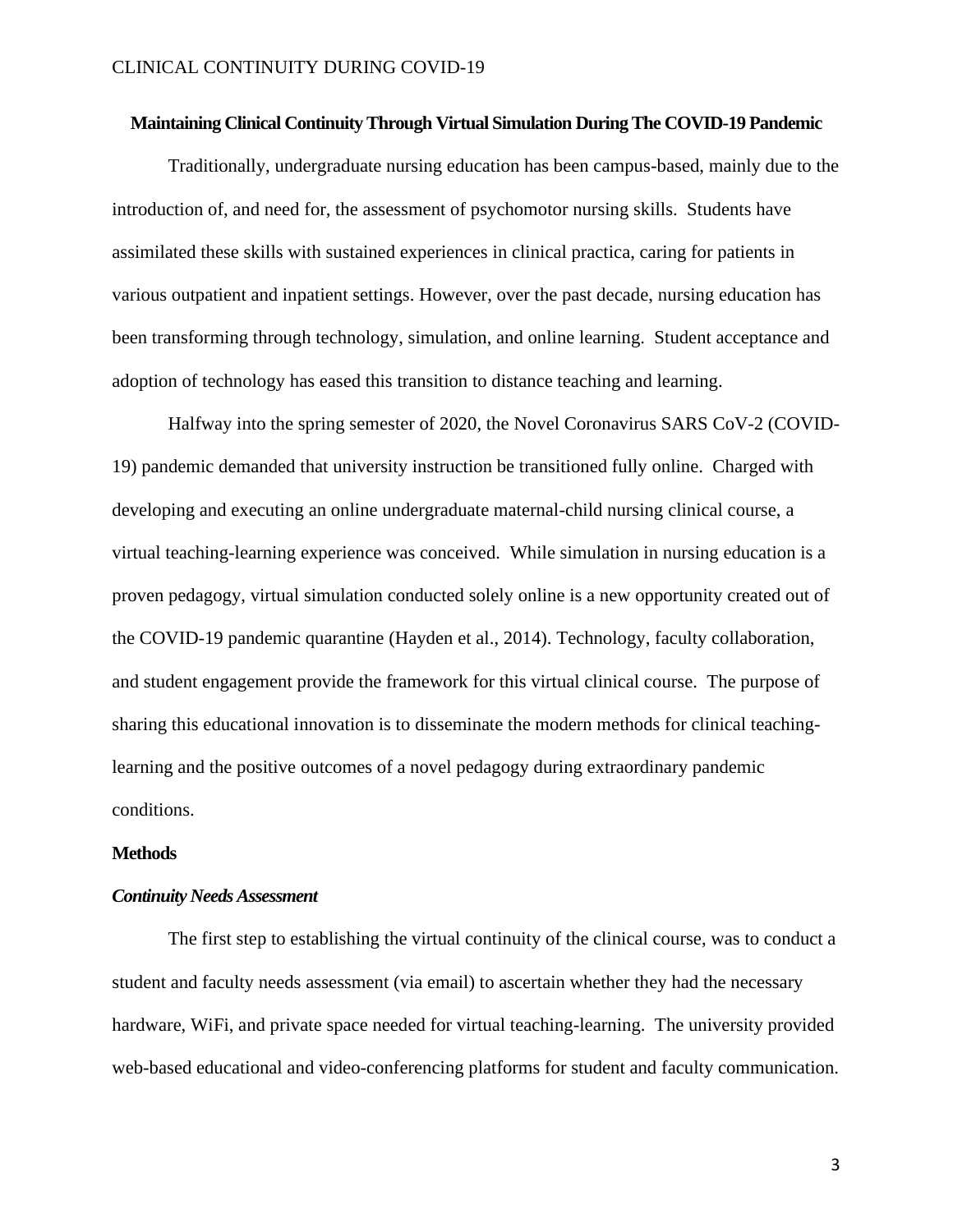Seventeen, second-semester, third-year traditional undergraduate students, divided in three groups, were enrolled in the clinical simulation. No student concerns were identified in the needs assessment. Faculty in need of hardware and/or training on the online platforms were assisted by the course coordinator and university IT department. Ongoing technological support was provided for students and faculty by the university's IT department with video tutorials, email, and help-desk hotline.

### *Creation of Clinical SIMs*

The second step in establishing clinical continuity was the creation of the virtual clinical simulation experiences (SIMs). The course coordinator met via video-conferencing with the clinical faculty to encourage input and feedback on the development of the SIMs. Online teaching best practices were examined and reviewed with the faculty to systematize the SIMs. Faculty engagement of the students via live video-conferencing was compulsory. Faculty was expected to provide timely feedback to student requests, emails, and assignments to ensure that students felt embraced and present within the virtual world (Seckman, 2018). Fortunately, prior to the interruption of the COVID-19 quarantine, each clinical group had met for one, on-campus SIM in the university's SIM lab. That SIM day was a comprehensive overview of maternal-child nursing with hands-on practice of postpartum maternal and newborn manikin exams and participation in a high-fidelity simulated vaginal birth. To segue online, five standardized six-hour virtual SIMs were crafted around the existing course objectives using a combination of asynchronous, independent student pre-assignments and synchronous videoconferencing with clinical faculty. The pre-assignments included a case study and care plan development on the SIM topics including (a) spontaneous vaginal birth, (b) postpartum hemorrhage, (c) perinatal palliative care, (d) newborn assessment and care, and (e) preeclampsia.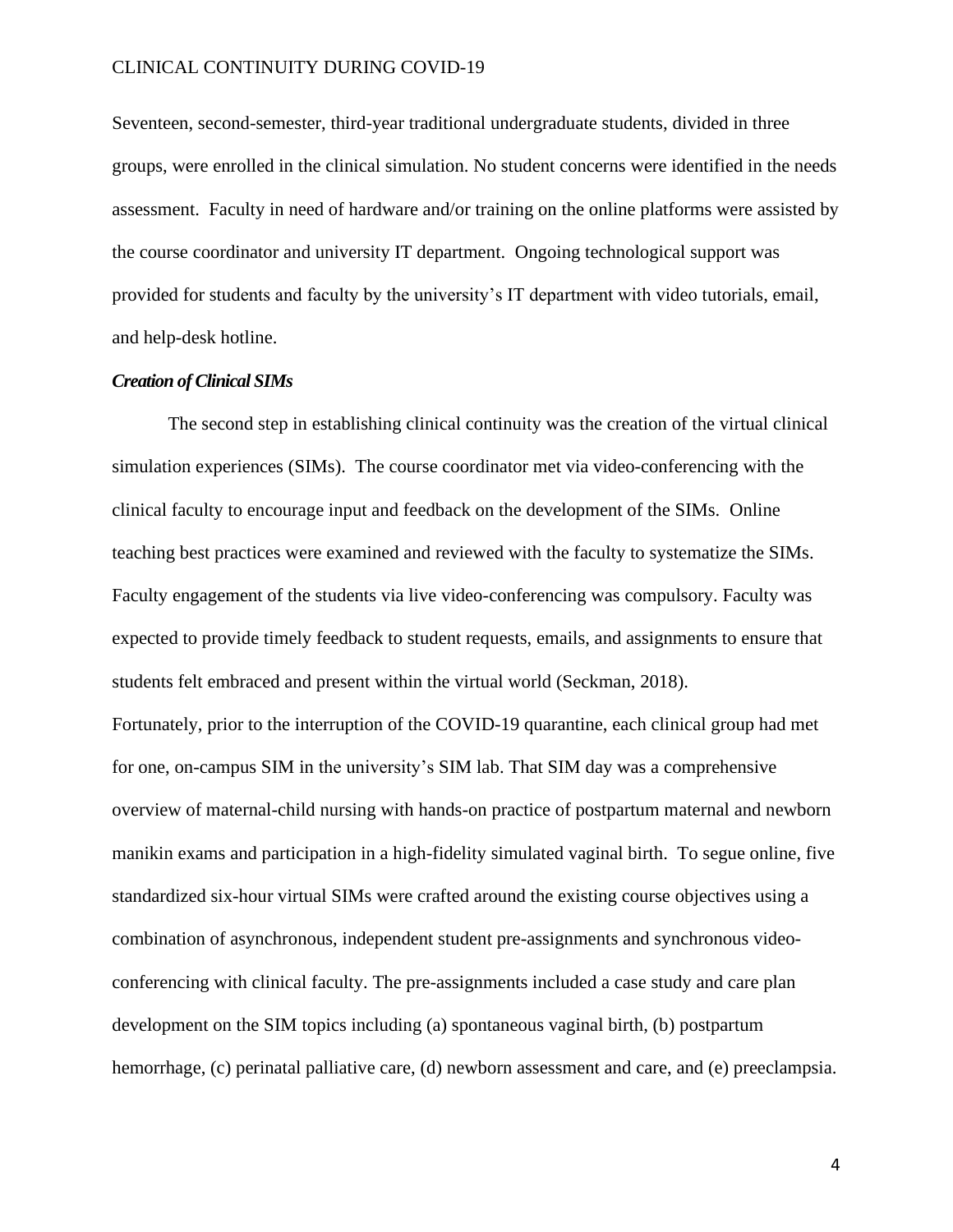The pre-assignments accounted for one to two hours of the SIM depending on the content and number of videos presented, which also informed the amount of debriefing time. After each SIM, students were required to write a reflection of the SIM experience, for which one hour was credited. Table 1 provides the timeline for one of the simulated experiences, perinatal palliative care.

### **Table 1.**

| <b>SIM Topic</b> | <b>Pre-Assignment</b>           | <b>Videos /Debriefing</b>    | <b>Assessment</b>       |
|------------------|---------------------------------|------------------------------|-------------------------|
| Perinatal        | 1. Case study (1 hour):         | 1. Debrief case study        | <b>Reflection Paper</b> |
| Palliative Care  |                                 | $(1.5 \text{ hours})$ :      | (1 hour):               |
|                  | Independently, thoroughly       |                              |                         |
|                  | review the perinatal palliative | Meet via video-              | Write a                 |
|                  | care case study, define any new | conferencing with            | reflection of one-      |
|                  | terms and conditions for your   | clinical faculty to          | two pages on the        |
|                  | comprehension.                  | explore knowledge and        | virtual SIM.            |
|                  |                                 | feelings about the case      |                         |
|                  | 2. Create a "mini-care plan."   | study.                       |                         |
|                  | (1 hour)                        | Summarize the<br>a.          |                         |
|                  |                                 | case study and               |                         |
|                  | Mini-care plan template:        | share care plans.            |                         |
|                  |                                 | Review the<br>$\mathbf{b}$ . |                         |
|                  | S:                              | priorities of this           |                         |
|                  |                                 | case.                        |                         |
|                  | O:                              |                              |                         |
|                  |                                 | Pre-brief SIM<br>2.          |                         |
|                  | A: Two NANDA diagnoses          | video.                       |                         |
|                  |                                 | $(15 \text{ minutes})$       |                         |
|                  | P: Interventions with rationale |                              |                         |
|                  |                                 | Watch SIM video<br>3.        |                         |
|                  |                                 | on perinatal                 |                         |
|                  |                                 | palliative care.             |                         |
|                  |                                 | $(15 \text{ minutes})$       |                         |
|                  |                                 |                              |                         |
|                  |                                 | Debrief video.<br>4.         |                         |
|                  |                                 | (1 hour)                     |                         |

*Timeline for Virtual Clinical Simulation*

*Dissemination and Execution*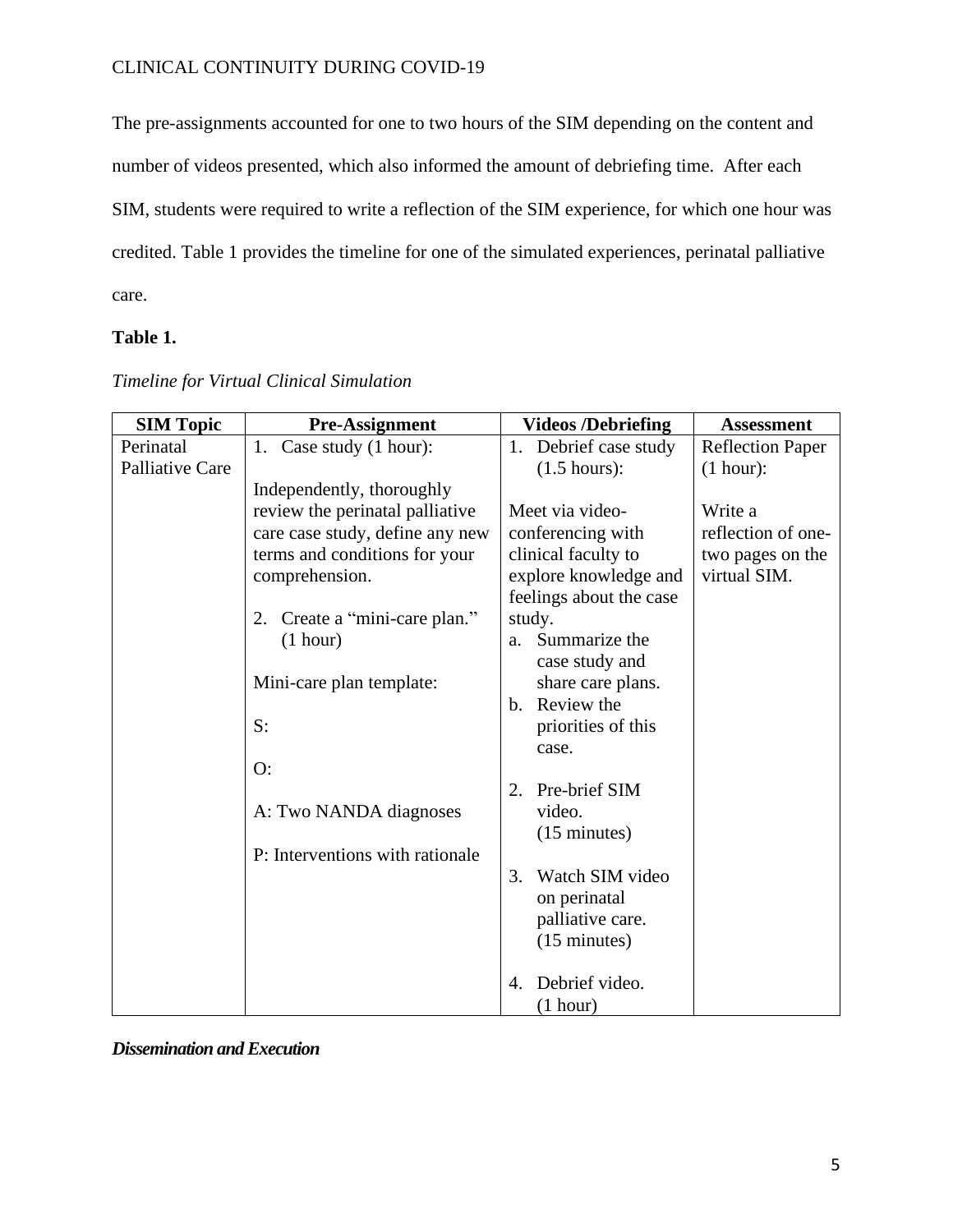The third step in establishing clinical continuity was the dissemination of the weekly SIM plans to students and faculty through the university's online educational platform. Clear expectations, objectives, and instructions were outlined in these weekly continuity plans (Huun, 2018). The case studies and hyperlinks to videos were provided via a web-based platform to make the materials easily accessible (Decelle, 2016). The virtual SIMs were executed by the clinical faculty, on the originally scheduled clinical day, through video-conferencing. Faculty and students collectively reviewed the case study and their individual care plans before viewing and immediately debriefing a series of videos. When available, SIM videos previously produced by the university were used along with compatible publicly available videos. The videos were catalysts for robust discussion specific to each topic on nursing care, clinical management, critical thinking, and integration of theory into clinical practice. Lastly, all 17 students submitted a weekly, written, one to two-page reflection on each virtual SIM.

### **Results**

We examined the students' feedback of the virtual SIMs revealed in their required written reflections and verbal responses during the video-conferencing. We found that the virtual SIMs garnered overwhelmingly positive feedback from 100% of the students related to the students': (a) comprehension of the material, (b) appreciation of teamwork with their peers, and (c) a much needed sense of community during the COVID-19 quarantine. Many students mentioned their unexpected satisfaction with, and enriched learning, through the virtual SIMs.

Feedback was sought from the clinical faculty executing the SIMs. One of the three faculty shared their thoughts, which were congruent with the student perceptions and themes. The faculty were challenged with this sudden and urgent change in their teaching role requiring the adoption of a novel teaching pedagogy and the use of new technology simultaneous with the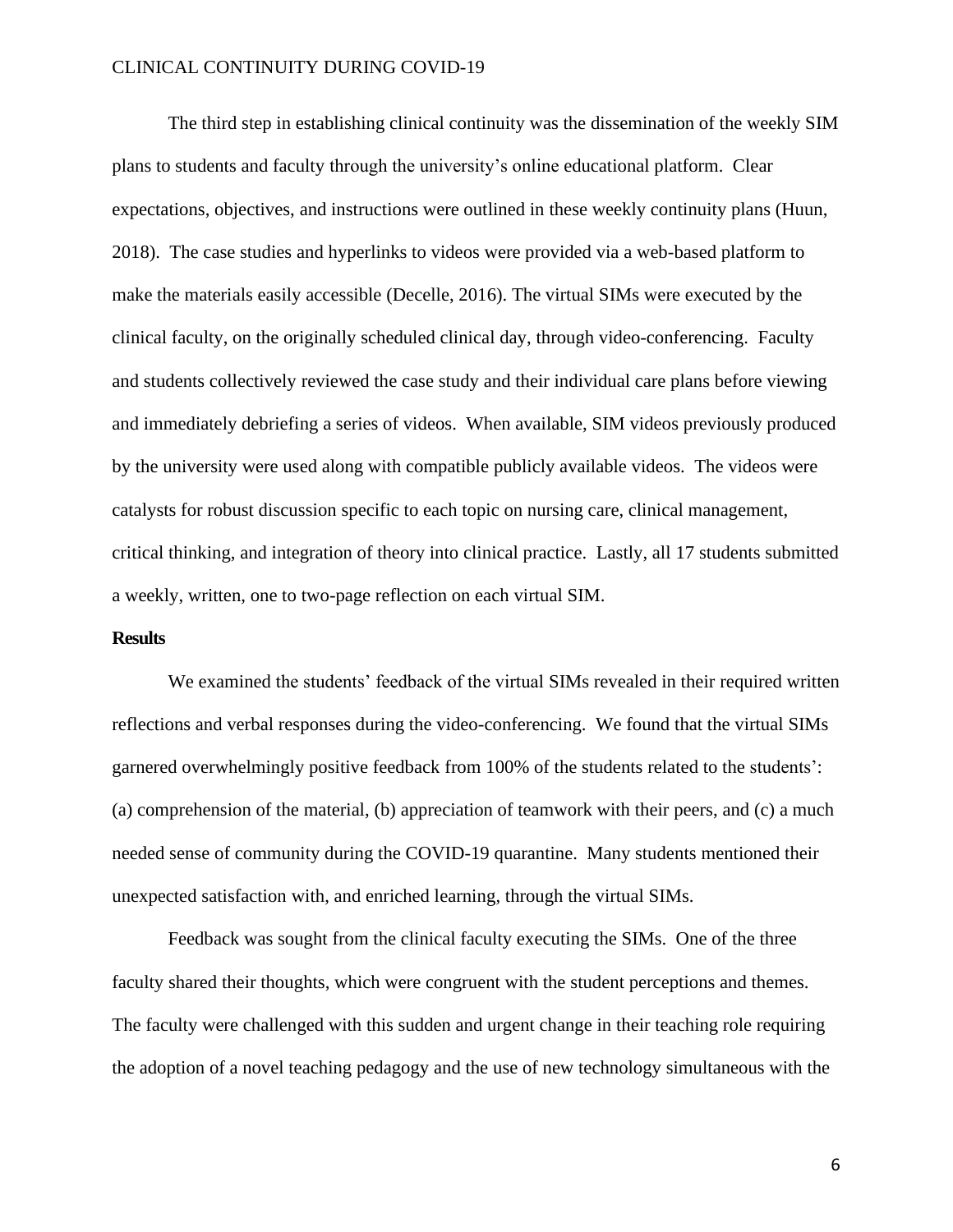disruption in their personal lives and independent clinical nursing employment. The faculty rose to this challenge providing a student-centered, industrious, and highly successful virtual clinical experience.

### *Deep Comprehension*

The SIMs were described as valuable in exposing the students to scenarios that they may not have seen in a physical clinical setting. The SIMs allowed more time for the in-depth discovery of each clinical scenario likely not presented in an on-site clinical experience, which enhanced the students' comprehension of these concepts. For example, as part of the vaginal birth SIM, home birth and water birth videos were analyzed for nursing care in these unique settings. This speaks to the relevance of this SIM when, amidst the COVID-19 crisis, the public's desire for out-of-hospital birth increased substantially (de Freytas-Tamura, 2020). Students suggested that the sharing of their individual care plans and varying nursing diagnoses created different viewpoints in a way that they had not appreciated in other on-site clinical experiences. A common theme in student reflections was their surprise at the growth in knowledge of content, already covered in their didactic course, made more tangible under the guidance of the faculty.

#### *Teamwork and Collaboration*

Students shared that they felt a culture of collaboration and teamwork as they analyzed common case studies and content videos. Discussion led to the sharing of different ideas and perspectives related to the same clinical situation, which reportedly increased student learning. They felt that even though they did not experience the scenarios together, in-person, they were able to more intimately share their feelings. The newborn SIM was often mentioned in this regard. A case study on neonatal abstinence syndrome (NAS) followed by a video depiction of a

7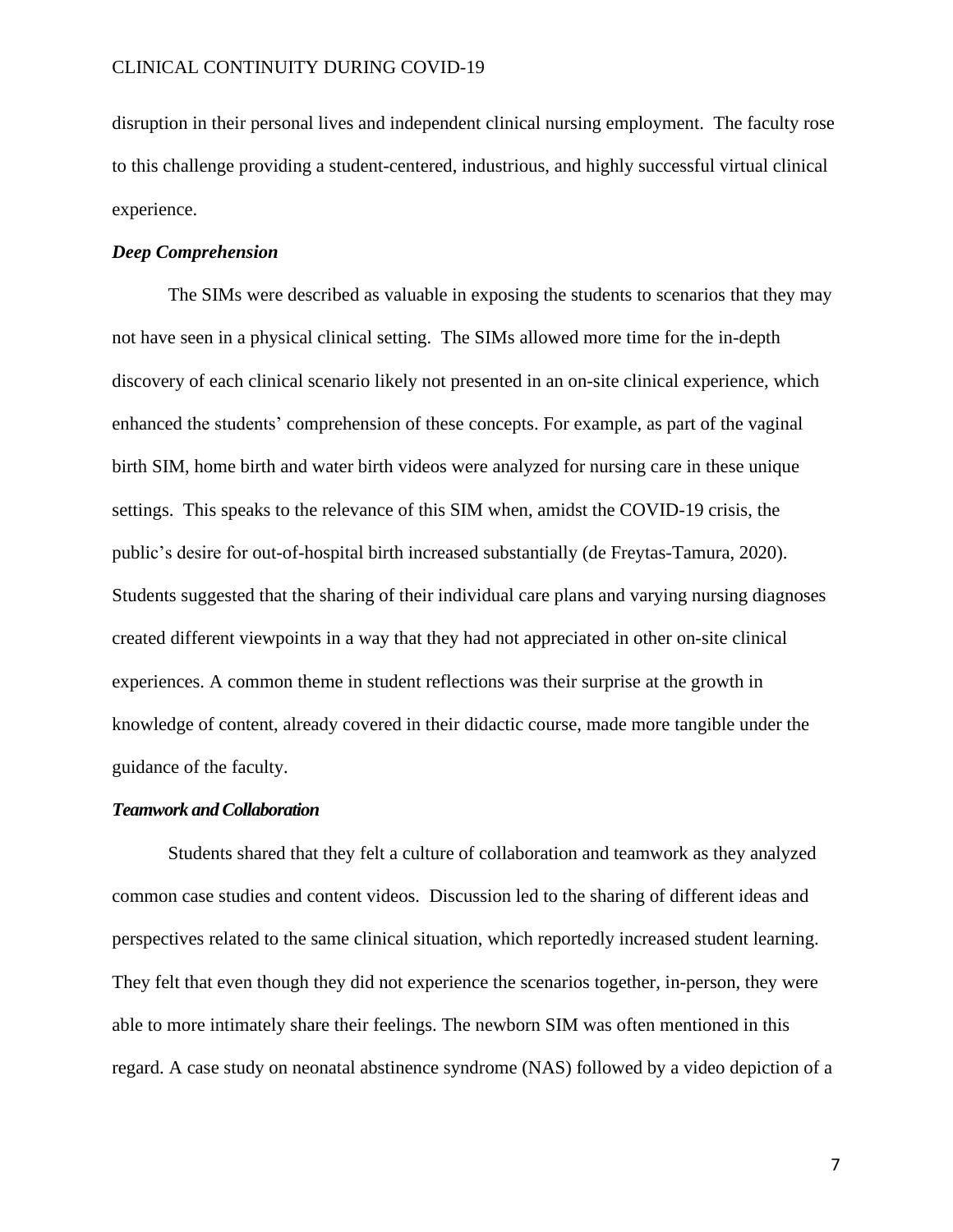young mother coping with her addiction and her newborn created great dialogue and critical thinking. Experiencing the mother's backstory, addiction through pregnancy, and virtually witnessing the neonatal outcome, made a profound impression on most of the students. The impact of visualizing the symptomatology and appropriate nursing care of a baby with NAS enriched their integration of theoretical knowledge into clinical practice. The students shared that each of them clung to a different aspect of the case study and video amplifying the overall analysis of the SIM.

### *Sense of Community*

An unanticipated outcome of the virtual SIMs was a perceived sense of togetherness and community among the students. Students reflected that the SIMs fostered connectedness while the COVID-19 quarantine cultivated isolation. Reactions centered on the favorability of the scheduled, synchronous, live video-conferencing meetings directed by the faculty. Synchronous meetings gave students an appreciation of routine in light of the quarantine time warp and in comparison to other courses that were asynchronous or recorded. Reflections credited the faculty involvement in providing rich conversation and student engagement in responsive discussion. Connecting virtually with their clinical team became a welcomed bonus to their clinical learning, creating a community bond in this uncertain, unprecedented time.

### *Capacity for Improvement*

Student feedback of the virtual SIMs was solicited throughout the five weeks by the course coordinator. Although the student feedback was affirmative overall, all of the students commented on their disappointment over the lack of an in-hospital experience. Four students requested a one day, in-hospital opportunity, when they return next semester. Three students mentioned that the number of videos in one SIM created fatigue and suggested routinely

8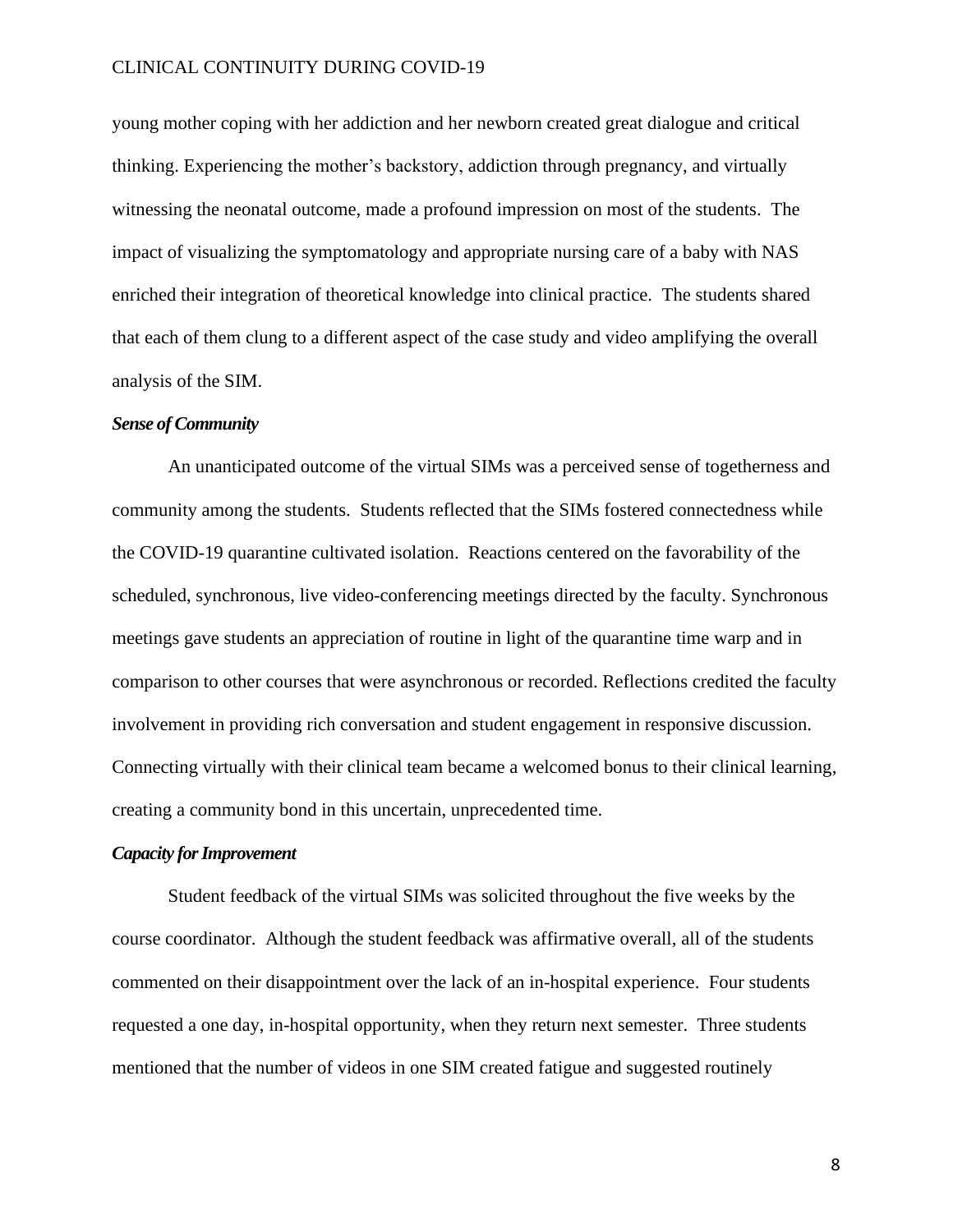debriefing after each video; this is best practice and encouraged of clinical faculty. Two students voiced the preference of a traditional written case study pre-assignment over a video-story due to the ease it provided in creating their care plan. Lastly, two students verbalized frustration with the inability to have conversations with patients, particularly regarding patient education. Future virtual SIMs can include standardized patients to play the role of an antepartum woman and new mom. These student insights will inform future virtually simulated clinical experiences to enhance student proclivity.

### **Conclusion**

Necessity is the mother of invention, a pandemic demands innovation. Despite the lack of time for intensive faculty training of online teaching pedagogy, this educational innovation was effective in achieving the clinical course objectives and facilitating student learning. Initiating a judicious needs assessment of faculty and students secured the foundation for a successful transition online. Faculty were coached vis-à-vis online best practices and received ongoing support of the course coordinator and the IT department. The need for timely faculty training and technology support are paramount (Howe et al., 2018; Richter & Schuessler, 2019). The innovation of this novel virtual clinical course was fostered by the faculty collaboration and acceptance of the time constraint imposed by the unique and unavoidable conditions of the COVID-19 pandemic. Faculty served as guides to engage the students in active learning with clearly-defined synchronous and asynchronous assessments (Decelle, 2016 & Sinacori, 2020).

In spite of the unfulfilled expectations for an on-site, inpatient clinical rotation, student feedback elucidated a tremendously positive virtual SIM experience. A source of student satisfaction was the importance of using live video-conferencing to create presence and unity among the group, which enhanced learning. Faculty encouraged the students to allow for the

9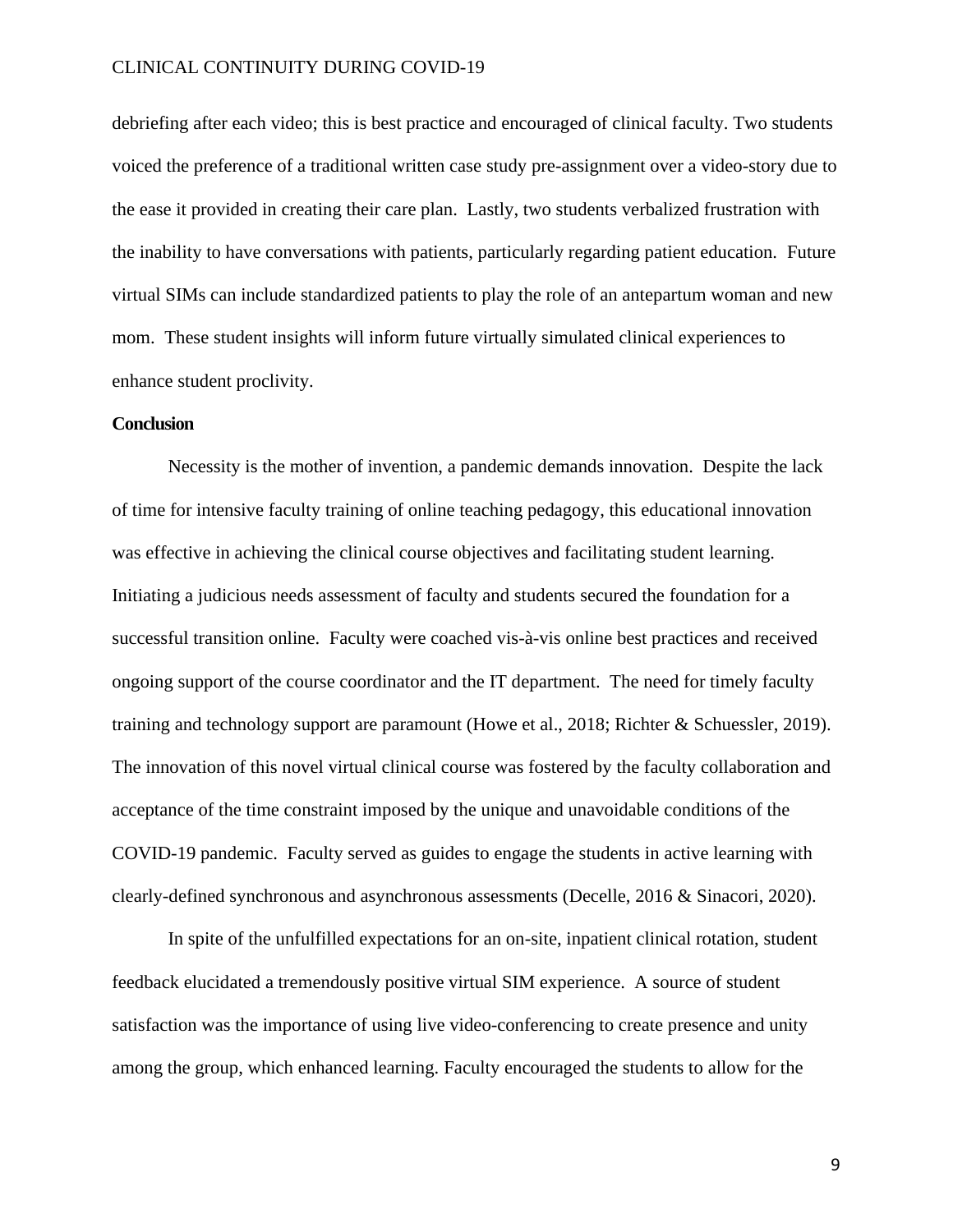visualization of their clinical team to increase engagement and further student interaction. This echoes the work of Seckman (2018) encouraging the use of live video visualization of adult learners to capture an active learning experience. Congruent with past research, there was agreement amongst the faculty and students that the use of videos, debriefing, and faculty interaction created a sense of community (Stanley et al., 2018 & Yeun et al., 2020).

The landmark study by Hayden et al. (2014) validated that 50% of nursing education garnered through simulation yielded clinical proficiency in the academic setting, as well as at six-weeks, three-months, and six-months post-graduation. This type of SIM was conducted inperson or in an on-campus SIM lab. While there is a gap in the literature on virtual simulation and nurse proficiency, in a small randomized controlled trial, Padilha et al. (2019) found that virtual SIM increased knowledge and learner satisfaction in nursing students in Portugal. Future large scale research on virtual simulation is needed to track proficiency, knowledge, and satisfaction of student nurses.

Ultimately, the goal is to craft virtual simulations with an emphasis on student engagement and learning (Shin et al., 2019). This educational innovation was effective in creating an environment that facilitated student learning, satisfaction, and a sense of togetherness during the COVID-19 pandemic. With the explosion of telehealth services during the COVID-19 quarantine, technology has solidified its place in our healthcare system (Terry, 2020). Consistent with the affirmative outcome of our virtual SIM, nurse-educators have an opportunity to mentor student nurses in an evolving future in healthcare with the use of technology and diverse resources. (Huun, 2018). Additional training on this pedagogy can prepare nurseeducators to meet the needs of the current environment. The use of an innovative online teaching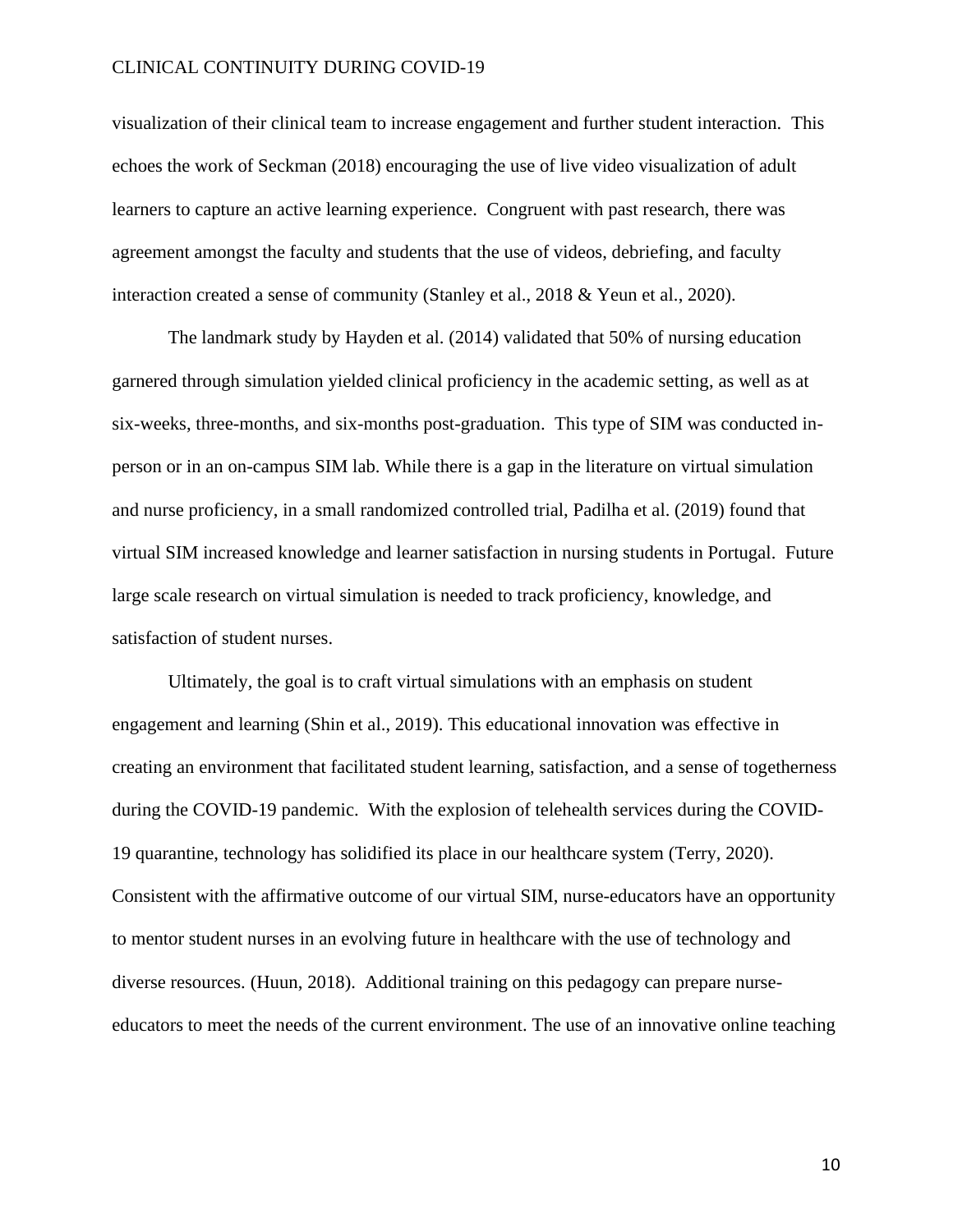pedagogy can enable a productive teaching-learning experience; research is warranted to determine students' clinical proficiency.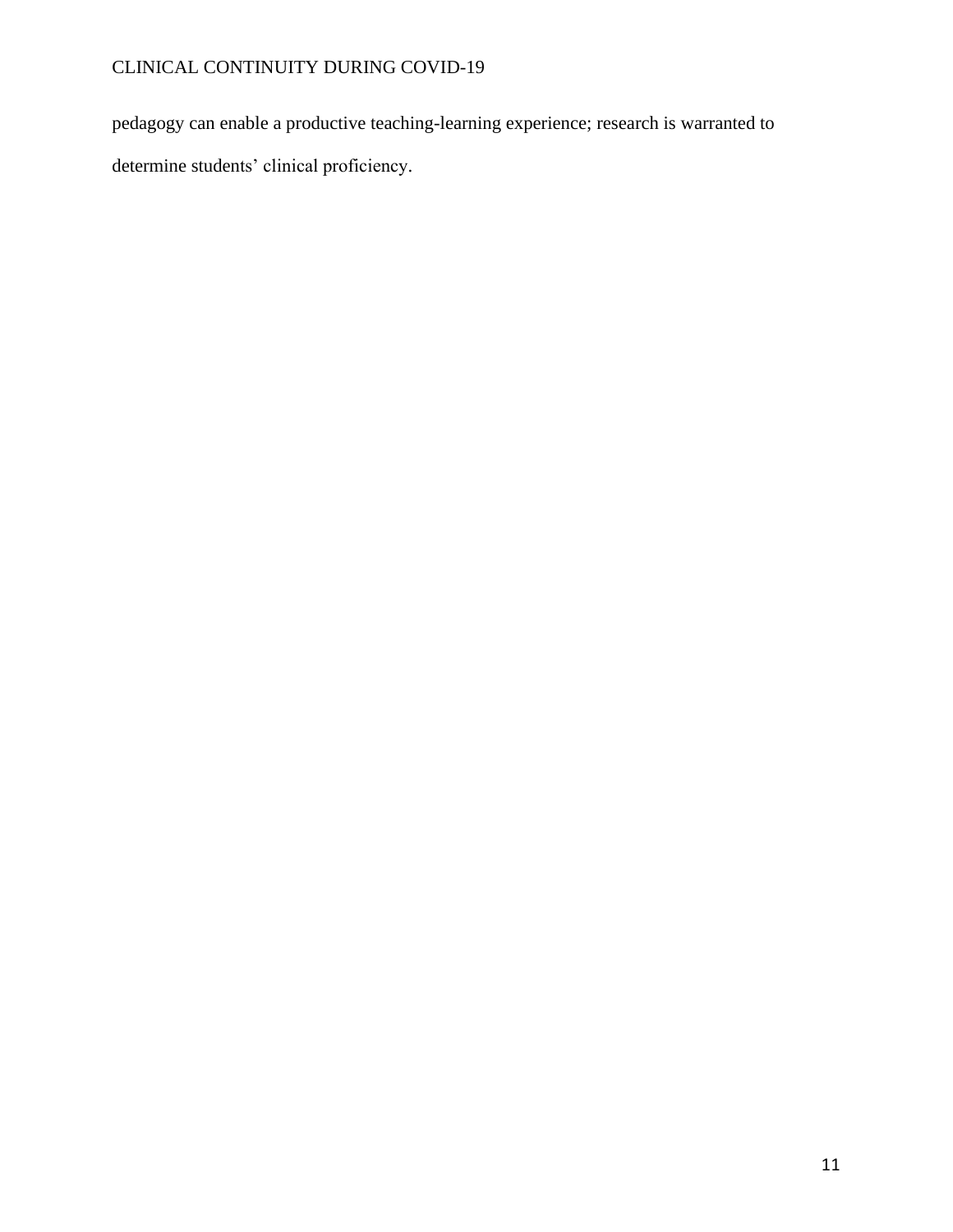### **References**

Decelle, G. (2016). Andragogy: A fundamental principle of online education for nursing. *Journal of Best Practices in Healthcare Professional Diversity: Education, Research & Policy, 9*(2), 1263–1273. Retrieved from [http://libdb.fairfield.edu/login?url=https://search.ebscohost.com/login.aspx?direct=true&](http://libdb.fairfield.edu/login?url=https://search.ebscohost.com/login.aspx?direct=true&db=rzh&AN=121668960&site=ehost-live&scope=site) [db=rzh&AN=121668960&site=ehost-live&scope=site](http://libdb.fairfield.edu/login?url=https://search.ebscohost.com/login.aspx?direct=true&db=rzh&AN=121668960&site=ehost-live&scope=site) de Freytas-Tamura, K. (April 24, 2020). Pregnant and scared of 'covid hospitals,' they're giving

birth at home. *The New York Times.*

<https://www.nytimes.com/2020/04/21/nyregion/coronavirus-home-births.html>

- Hayden, J., Smiley, R.S, Alexander, M., Kardong-Edgren, S., Jeffries, P.R. (2014). Use of simulation in nursing education: National survey results. *Journal of Nursing Regulation, 1*(3), 52 -57. [https://www.ncsbn.org/JNR\\_Simulation\\_Supplement.pdfD](https://www.ncsbn.org/JNR_Simulation_Supplement.pdf)OIcli
- Howe, D. L., Hsiu-Chin Chen, Heitner, K. L., & Morgan, S. A. (2018). Differences in nursing faculty satisfaction teaching online: A comparative descriptive study. *The Journal of Nursing Education, 57*(9), 536-543. doi:10.3928/01484834-20180815-05
- Huun, K. (2018). Virtual simulations in online nursing education: Align with quality matters. *Clinical Simulation in Nursing, 22*(1), 26-31. doi[:https://doi](https://doi-org.libdb.fairfield.edu:8443/10.1016/j.ecns.2018.07.002)[org.libdb.fairfield.edu:8443/10.1016/j.ecns.2018.07.002](https://doi-org.libdb.fairfield.edu:8443/10.1016/j.ecns.2018.07.002)
- Padilha, J.M., Machado, P.P., Ribeiro, A., Ramos, J., & Costa, P. (2019). Clinical virtual simulation in nursing education: Randomized controlled trial. *Journal of Medical Internet Research*, *21*(3):e11529. DOI: [10.2196/11529](https://doi.org/10.2196/11529)